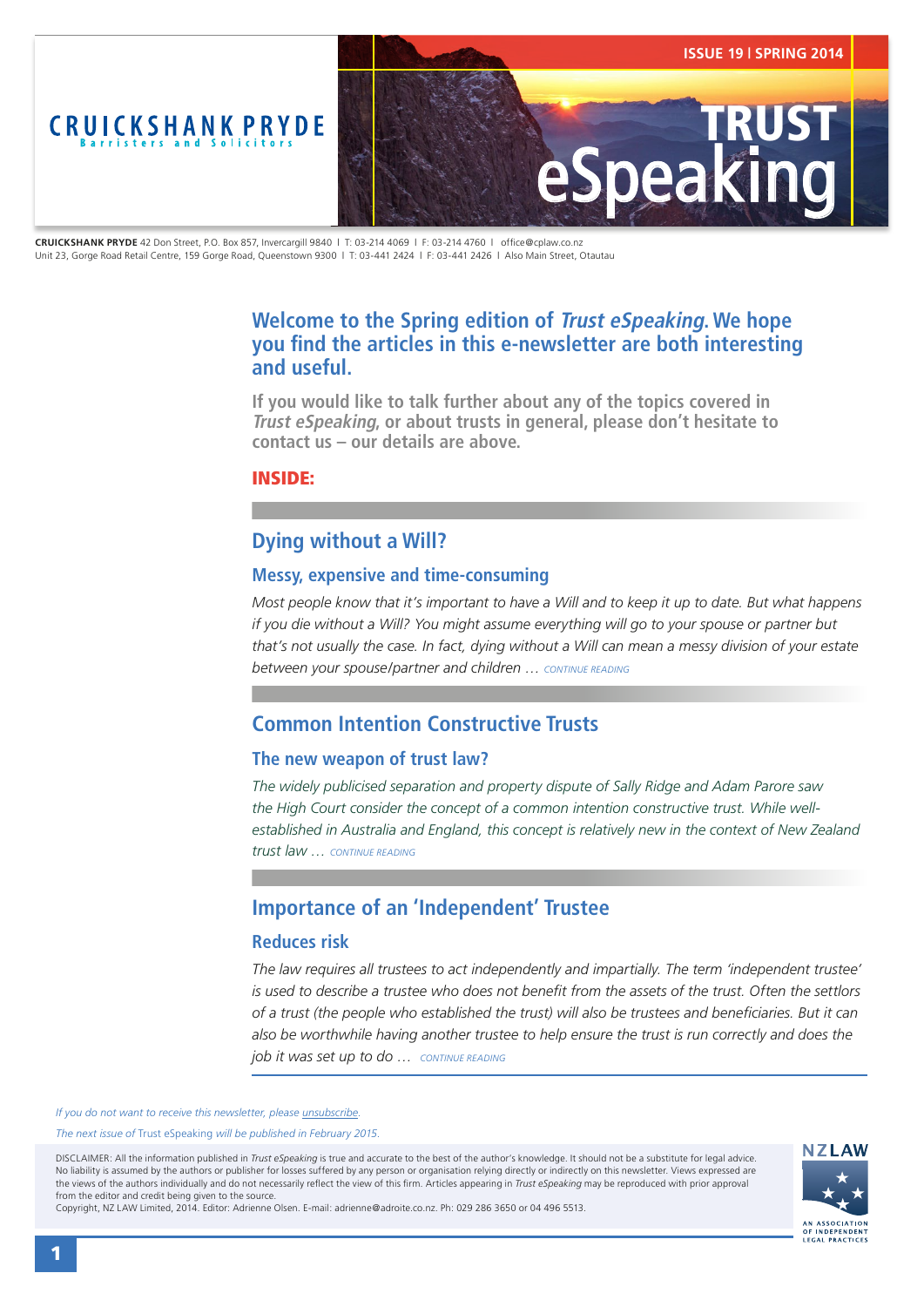# <span id="page-1-0"></span>**Dying without a Will?**

#### **Messy, expensive and time-consuming**

*Most people know that it's important to have a Will and to keep it up to date. But what happens if you die without a Will? You might assume everything will go to your spouse or partner but that's not usually the case. In fact, dying without a Will can mean a messy division of your estate between your spouse/partner and children.*

There can be many reasons why some people die without a Will (the legal term is 'intestate'). Possibly they tried to draw up their own Will and failed to get it signed correctly. They may have meant to make a Will but never got around to it. Sometimes a person had a valid Will but is unaware that their Will was automatically revoked on marriage. It's important to talk about your Will with your lawyer after events such as marriage, divorce or separation.

If you don't leave a valid Will then the law has to make some rough and ready allocations of who should get what. The law doesn't take into account your individual circumstances or the needs of your dependents.

#### **So who gets what?**

The Administration Act 1969 sets out who is to benefit if you die without a valid Will.

*If you leave a spouse or partner but no parents, children or other descendants:* The spouse or partner receives the whole estate.

*If you leave a spouse or partner and children or other descendants*: The spouse or partner will receive the personal chattels plus \$155,000 (with interest) and one third of anything that is left. The children receive the remaining two thirds. If any of them have died, their children receive their share and so on for each generation.

*If you leave a spouse or partner and parents but no children or other descendants:* The spouse or partner is entitled to the personal chattels plus \$155,000 (with interest) and two thirds of anything that is left. The parents receive the remaining third.

*If you leave children or other descendants but no spouse or partner*: The children receive the whole estate equally and if any of them have died, their children receive their share and so on for each generation.

*If all else fails*: The next in line (in order of priority) are: any surviving parent or parents; brothers and sisters (if any have died then their descendants); grandparents; uncles and aunts and their descendants.<sup>1</sup>

*If you have none of the above*: Everything passes to the State. Dependents and anyone who might reasonably expect to have benefited may apply to the New Zealand Treasury which may pay out some of the estate to them.

### **Points to note**

- » The spouse or partner who may benefit would include a civil union partner and any de facto partner or same sex partner. If there's more than one spouse or partner, they must share this entitlement equally.
- » Personal chattels are defined to include almost anything that can be moved. These could be, for example, vehicles, boats, horses and equipment for them, as well as furniture and personal items such as clothing and jewellery.
- » The figure of \$155,000 is current at the time of writing. It has increased steadily over the years and is likely to be increased with inflation in future. Interest is payable on this amount from the date of death until the date when it is actually paid out. The rate of interest is currently 5% pa but this is updated from time to time.
- » If there's a Will but it only deals with part of the estate, then the rules outlined above will apply to the part of the estate not covered by the Will.

#### **Make sure you have a Will**

If you die without a Will, the process to sort it all out is usually slower and more expensive to get the necessary High Court order for an intestate estate (called Letters of Administration) than it is to get probate of a standard Will. Special searches have to be made to make sure there are no children born out of wedlock and so on.

Just as with a Will, it's possible for someone who feels they have been left out unfairly to bring a claim against the estate under the Family Protection Act 1955, Property (Relationships) Act 1976 and similar laws.

<sup>1</sup> Section 77 of the Administration Act 1969 sets out the details.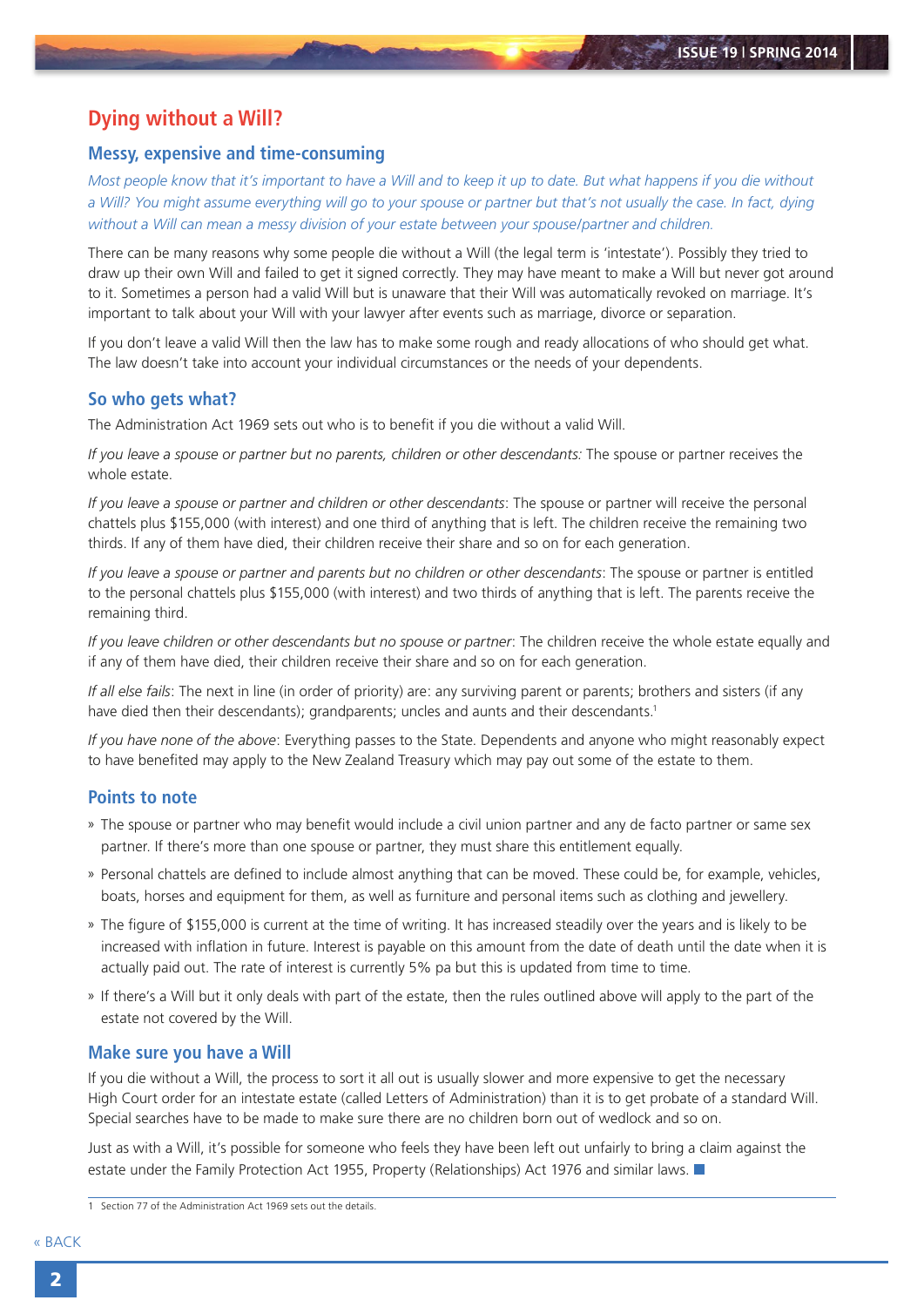## <span id="page-2-0"></span>**Common Intention Constructive Trusts**

### **The new weapon of trust law?**

*The widely publicised separation and property dispute of Sally Ridge and Adam Parore saw the High Court consider the concept of a common intention constructive trust. While well-established in Australia and England, this concept is relatively new in the context of New Zealand trust law.*

### **What is a common intention constructive trust?**

A traditional constructive trust is created where there has been no direct or indirect declaration of trust, but that it would be unfair for a legal owner to have full beneficial ownership. A common intention constructive trust is based on the assertion that the parties had a common intention for assets to be held for their equal benefit, regardless of the legal ownership of those assets.

#### **Sally Ridge and Adam Parore case2**

Following the separation of Sally Ridge and Adam Parore, the division of property between them was made difficult as the majority of the assets were held in two family trusts. Both Sally Ridge and Adam Parore and their four children were beneficiaries of each trust. Sally and Adam were also trustees of each trust.

The parties' assets were restructured so that the family home was owned by Sally Ridge's trust and the business assets held by Adam Parore's trust. This structure was set up in early 2007 to protect their family home from any trading liabilities of the couple. The evidence showed that it was the intention of the parties that Adam's trust would fund the parties' lifestyle and allow the income and assets of both trusts to be shared equally between the parties.

It's not clear whether Sally Ridge received independent legal advice in relation to the restructure, but it is clear that she was kept well informed, as she attended meetings with, and received email correspondence from, the lawyer instructed to put the restructure in place. Sally was, however, not particularly interested in the details of the restructure and relied on Adam to ensure the arrangements were appropriate.

In mid-2008, Adam's trust purchased a company called Small Business Accounting (SBA). SBA was successful and allowed Adam's trust to fund the parties' living expenses.

Sally Ridge and Adam Parore separated in 2010. Sally claimed that the parties had a common intention that SBA would be held equally for the benefit of the parties and therefore Adam's trust was holding half of the shares in SBA on a common intention constructive trust for her trust.

While few, if any, cases of a common intention constructive trust have been recognised in New Zealand, the Australian and English authorities are clear that such trusts are founded on 'proof of a subjective common intention, clearly and unequivocally established by words or conduct.'

One problem that Sally faced was that in each of her pleadings before the court, the parties to the alleged common intention kept changing. At one point Sally claimed Adam's trust was holding the shares for the parties personally; at a later point it was that Adam's trust was holding the shares for the benefit of the two trusts.

The court found that Sally's claim was contradicted by the evidence:

- » The 2007 restructure was completed to clearly separate the family home and business assets. There was never a suggestion that the trustees of Adam's trust would hold assets for the beneficiaries of Sally's trust, and
- » The concept of equal sharing was achieved by the trustees of each trust exercising their discretions to benefit Sally and Adam as equal beneficiaries of each trust, not by sharing ownership of the assets between the two trusts.

As Sally couldn't show a clear and unequivocal intention that half of the shares in SBA were held by Adam's trust for her own trust, the court declined to find in her favour.

This case illustrates the importance of properly recording your intentions if those intentions aren't consistent with the formal documents or structures that have been to set up to own your trust's assets.

<sup>2</sup> *Ridge and Ridge v Parore and Lloyd* [2014] NZHC 318 [28 February 2014]